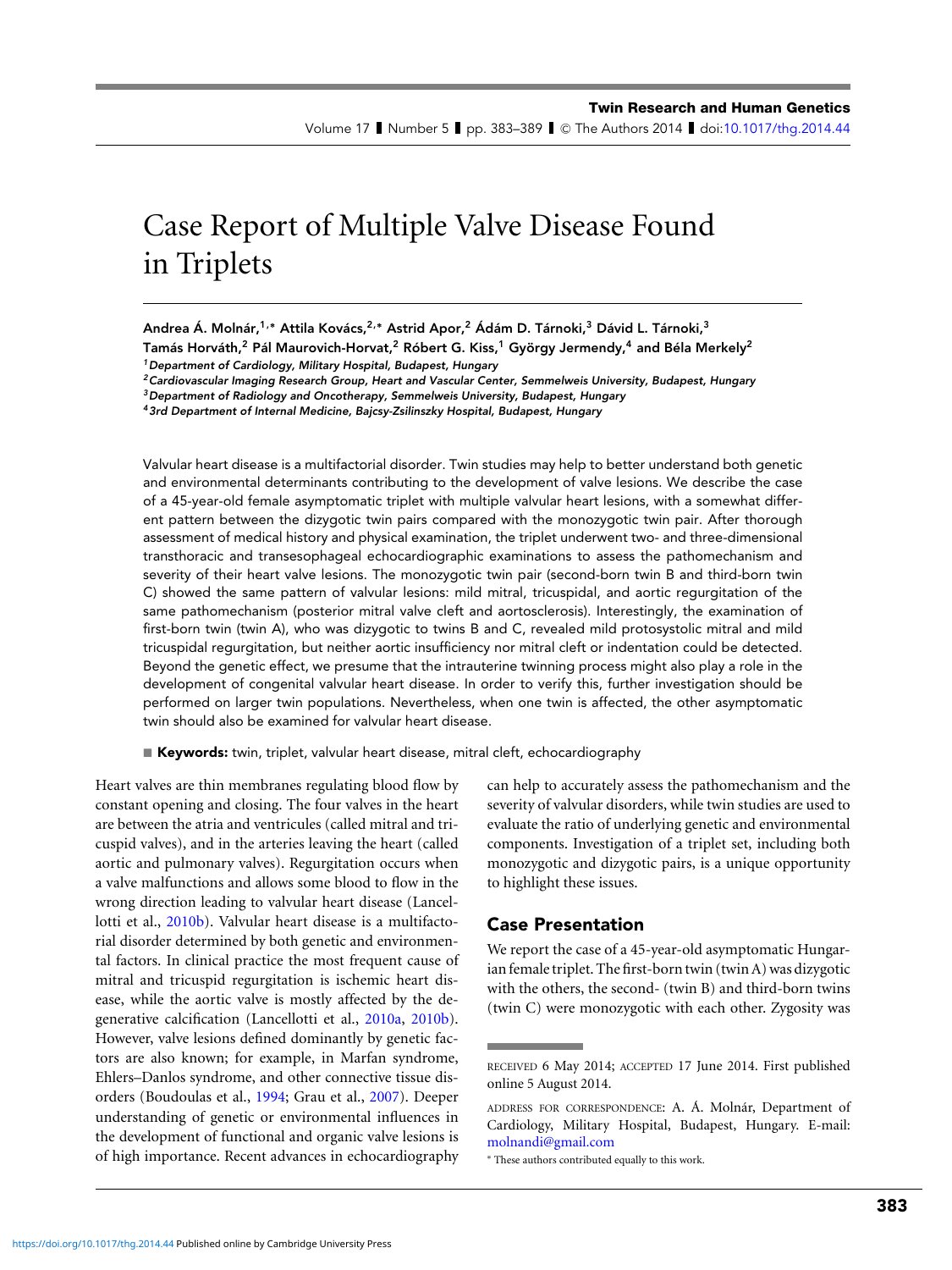

## FIGURE 1

(Colour online) Two-dimensional transthoracic color Doppler image of parasternal long axis view of Twin B showing mild aortic and mitral regurgitation (A image), and four-chamber view demonstrating central mitral and tricuspid regurgitant jet (B and C images).AR: aortic regurgitation; MR: mitral regurgitation; TR: tricuspidal regurgitation; Ao: aorta; LA: left atrium; LV: left ventricule; RA: right atrium; RV: right ventricule.

determinated by a standard multiple-choice questionnaire (Heath et al., [2003\)](#page-5-0). The triplets were recruited by the Hungarian Twin Registry and examined as part of our twin study, using multiple cardiovascular imaging modalities (Littvay et al., [2013\)](#page-6-0). Twins provided their informed consent before entering the study. First, medical history and anthropometrical data were collected [\(Table 1\)](#page-2-0). According to their medical records, all of the siblings had a separate amniotic sac. The birth weight of twin A was 2,100 g, twin B was 1,850 g, and twin C was 1,900 g. All the siblings were diagnosed and treated for hypertension since 2008, and dyslipidemia since 2003. Twin C was treated for an autoimmune *disease* of the thyroid gland named the Graves–Basedow disease since 2011. Only twin A was an active smoker since 1988; the other twins have never smoked.

Transthoracic, two-dimensional echocardiographic examination (Philips iE33, S5-1 transducer) revealed multiple valvular heart lesions in each twin, but with a different pattern. Mild aortic, mild holosystolic mitral, and mild tricuspid regurgitation with central regurgitant jet were found during the examination of the monozygotic twin pair (twins B and C; Figure 1). Mild protosystolic mitral and mild tricuspidal regurgitation with central regurgitant jet were also noticed in twin A, but no aortic regurgitation could be detected. Transthoracic echocardiography showed normal dimensions of both ventricules and proximal part of the aorta, and normal left ventricular systolic function [\(Table 1\)](#page-2-0). Left ventricular systolic function was characterized by ejection fraction, which represented the volumetric fraction of blood pumped out of the left ventricle with each heartbeat [\(Table 1\)](#page-2-0).

In order to reveal the pathomechanism and accurately quantify the severity of valve lesions, threedimensional transesophageal echocardiography (Philips iE33, X7-2t transducer) was also performed. Threedimensional echocardiographic imaging modalities are ideal for the assessment of anatomy and function of each of the individual components of the valve apparatus (Lang et al., [2012\)](#page-5-0). The mitral valve consists of two valve leaflets connected by opposing anterolateral and posteromedial commissures, the mitral valve annulus, which forms a ring around the valve leaflets, and the highly variable chordae tendineae arrangement with two papillary muscles, which tether the valve leaflets to the left ventricle and prevent them from prolapsing into the left atrium [\(Figure 2\)](#page-2-0). Dysfunction of any of these portions of the mitral valve apparatus can cause mitral regurgitation (Lancellotti et al., [2010a\)](#page-5-0). Both leaflets can be divided into three scallops: anterior A1, A2, and A3, and posterior P1, P2, P3 [\(Figure 3\)](#page-3-0). Leaflet segmentation is particularly useful to precisely localize prolapsing segments and anatomic lesions of the mitral valve (Lang et al., [2012\)](#page-5-0). Mitral valve prolapse is defined as an abnormal displacement of the mitral valve leaflets into the left atrium during ventricular systole and is one of the most common causes of mitral valve regurgitation (Lancellotti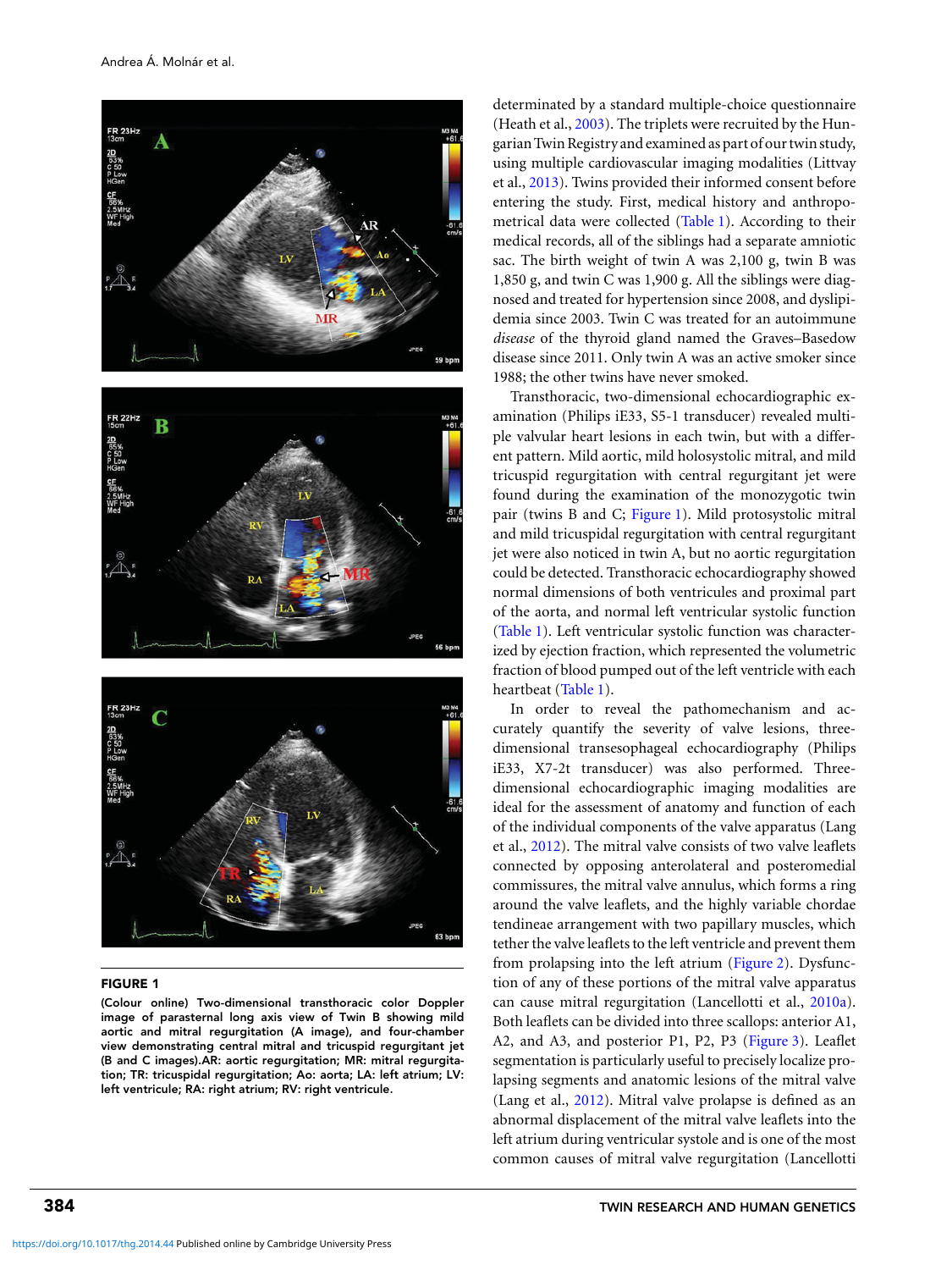## <span id="page-2-0"></span>TABLE 1

## Clinical Characteristics and Echocardiographic Data

|                                             | Twin A                    | Twin B                    | Twin C                   |
|---------------------------------------------|---------------------------|---------------------------|--------------------------|
| Anamnestical data                           |                           |                           |                          |
| Hypertension                                | $^{+}$                    | $^{+}$                    | $^{+}$                   |
| Diabetes mellitus                           |                           |                           |                          |
| Dyslipidaemia                               | $^{+}$                    | $^{+}$                    | $^{+}$                   |
| Smoking                                     | $^{+}$                    |                           |                          |
| Graves-Basedow disease                      |                           |                           | $^{+}$                   |
| Antropometrical data                        |                           |                           |                          |
| Weight at birth (g)                         | 2,100                     | 1,850                     | 1,900                    |
| Weight in 2014 (kg)                         | 61.1                      | 59.2                      | 74.3                     |
| Height in 2014 (cm)                         | 160                       | 158                       | 159                      |
| BMI in 2014 (kg/m <sup>2</sup> )            | 23.9                      | 23.7                      | 29.4                     |
| Echocardiographic parameters                |                           |                           |                          |
| AOD (mm)                                    | 17.7                      | 14                        | 14.1                     |
| LA volume index $(mI/m2)$                   | 28.7                      | 28.6                      | 37.7                     |
| RA volume index $(mI/m2)$                   | 26.4                      | 24.6                      | 52.1                     |
| LV EDV (ml)                                 | 87.9                      | 54.6                      | 97.3                     |
| LV ESV (ml)                                 | 37.7                      | 17.6                      | 43.4                     |
| EF (%)                                      | 60                        | 65                        | 67                       |
| RV basal diameter (mm)                      | 30                        | 28.3                      | 30.6                     |
| Mitral annulus end systolic dimensions (mm) | $19 \times 34 \times 2.7$ | $24 \times 31 \times 3.3$ | $25 \times 3 \times 3.5$ |
| MR vena contracta area (cm <sup>2</sup> )   | 0.05                      | 0.05                      | 0.04                     |
| TR vena contracta area (cm <sup>2</sup> )   | 0.2                       | 0.14                      | 0.1                      |
| AR vena contracta area (cm <sup>2</sup> )   |                           | 0.03                      | 0.04                     |
| Mitral valve cleft                          |                           | Posterior leaflet         | Posterior leaflet        |

Note: AOD: aortic annulus diameter; LA: left atrium; RA: right atrium; LV EDV: left ventricular end diastolic volume; LV ESV: left ventricular end systolic volume; EF: ejection fraction of left ventricule; RV: right ventricule; MR: mitral regurgitation; TR: tricuspidal regurgitation; AR: aortic regurgitation.



#### FIGURE 2

(Colour online) Three-dimensional transesophageal image of the mitral valve as viewed from the left atrium demonstrating the posterior mitral leaflet cleft (arrow) in twin C. ALC: antero-lateral commissure (arrowhead); PMC: postero-medial commissure (arrowhead); **<sup>∗</sup>**anterior mitral leaflet; **∗∗**posterior mitral leaflet.

et al., [2010a\)](#page-5-0). Cleft of mitral valve leaflet is an anatomic lesion defined as a slit-like hole that extends to the mitral annulus and can be accompanied by mitral valve prolapse, atrial septal defect, counterclockwise rotation of the papillary muscles, and the presence of an accessory papillary muscle or mitral valve leaflet (Di Segni & Edwards, [1983\)](#page-5-0). Indentation of mitral valve leaflet is a discontinuation in the leaflet that does not extend to the annulus. Both twins of the monozygotic pair (twins B and C) showed isolated posterior leaflet cleft between P2 and P3 scallops, resulting in mitral regurgitation, and indentation between P1 and P2 scallops (Figure 2.). These findings were absent in twin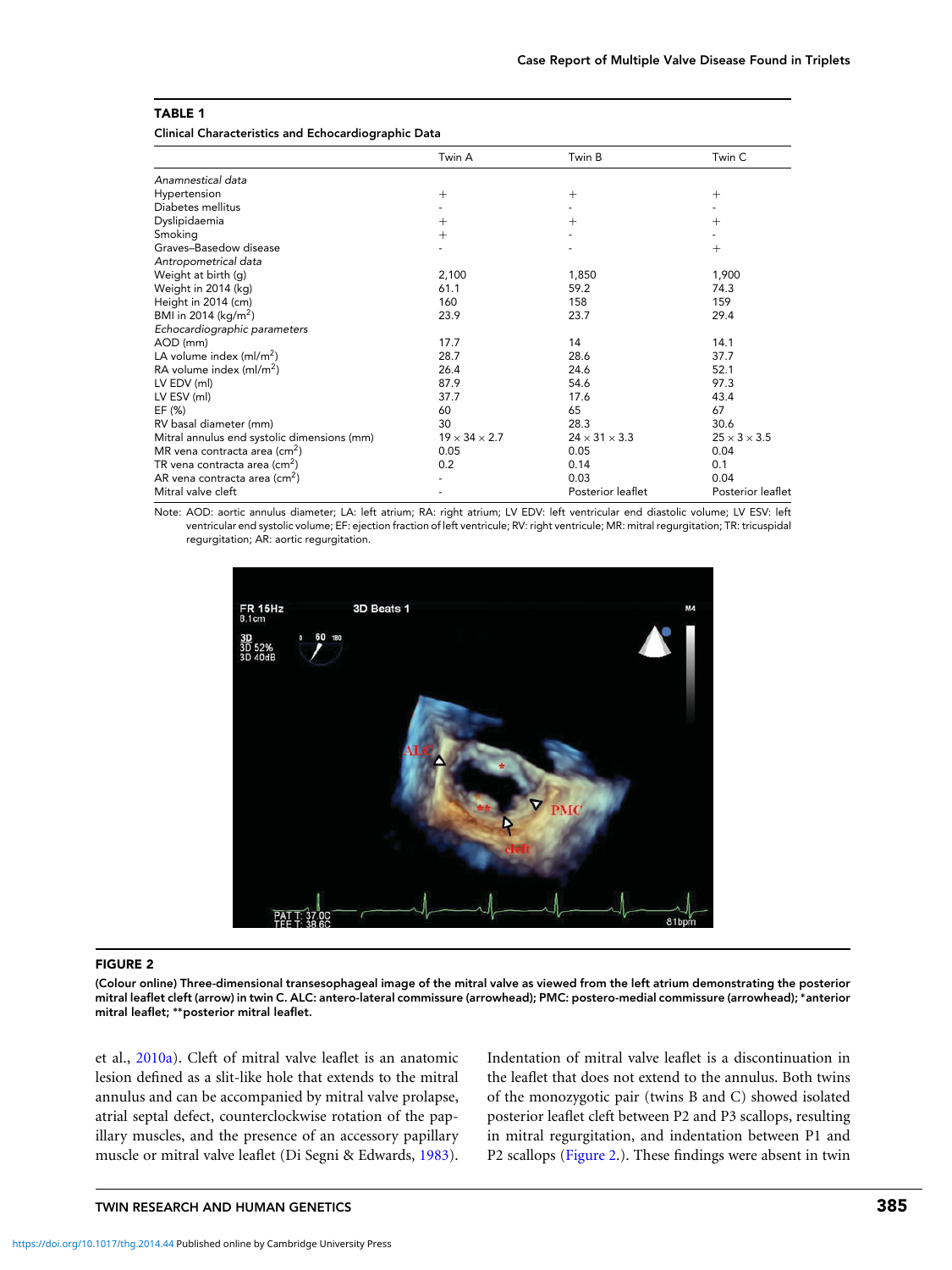<span id="page-3-0"></span>

#### FIGURE 3

(Colour online) Three-dimensional morphologic analysis and model of the mitral valve in twin C. (A) The mitral annulus is manually defined in multiple rotational planes, (B) yielding a resultant three-dimensional contour superimposed on the en face view of the valve. (C) The mitral valve leaflets are then manually traced in multiple parallel planes, resulting in (D) a line of coaptation displayed on a color-coded, three-dimension-rendered valve surface. A: anterior; P: posterior; AL: anterolateral; PM: posteromedial; Ao: aorta; A1, A2, A3: scallops of the anterior mitral valve leaflet; P1, P2, P3: scallops of the posterior mitral valve leaflet.

A: mitral leaflets were unimpaired and the central regurgitation jet was detected only in the protosystolic phase at the onset of coaptation. None of the twins had mitral valve prolapse.

The aortic valve consists of three cusps. Their association with the respective coronary artery identifies them as left, right, and non-coronary cusp. The most common congenital abnormality of the heart is the bicuspid aortic valve leading to aortic valve malfunction. In this condition, instead of three cusps, the aortic valve has two cusps (Lancellotti et al., [2010b;](#page-5-0) Martin et al., [2007\)](#page-6-0). In our case, the three-dimensional transesophageal echocardiography proved that the aortic valve included three cusps in all of the twins. The pathomechanism of central mild aortic regurgitation found in the monozygotic twin pair was early stage aortosclerosis. Signs of early stage calcification were detected in the right aortic cusp in twin B and non-coronary aortic cusp in twin C. Calcification restricts the mobility of aortic valve and causes valve closure malfunction, leading to regurgitation (Lancellotti et al., [2010b\)](#page-5-0). The aortic valve in twin A was structurally and functionally normal. All leaflets of the tricuspid valve were structurally unimpaired.

Quantification of the severity of valve regurgitation is essential for therapeutic management. The vena contracta is a quantitative method to assess the severity of regurgitation, and is defined as the narrowest portion of the regurgitant jet downstream from the regurgitant orifice (Enriquez-Sarano et al., [2005\)](#page-5-0). In our case, vena contracta areas of valve regurgitations were measured using multiplanar reconstruction of the three-dimensional full-volume color Doppler data set in all of the twins [\(Table 1](#page-2-0) and [Figure 4\)](#page-4-0). All valve lesions were classified as mild in all the twins. The number and location of the papillary muscles were normal and no atrial septal defect could be detected.

## **Discussion**

Our report shows a unique case regarding a triplet with multivalvular disease. The monozygotic pair showed the same pattern and pathomechanism of valvular lesions: mild mitral, tricuspidal and aortic regurgitation, as well. Isolated cleft of the posterior mitral valve leaflet and early-stage aortosclerosis were explored in the background of valvular lesions in both monozygotic twins. Interestingly, the examination of twin A, who was dizygotic to twins B and C, revealed no aortic insufficiency, and the characteristics and pathomechanism of mitral valve regurgitation were different. Early-stage calcification of aortic cusps was found only in the monozygotic twins, despite the same cardiovascular risk factors being present in all the twins. This may lead us to the assumption that genetic factors might play a role in the development of aortic valve calcification. Limited information is available regarding genetic determinants of valvular calcification, which is an important precursor of clinical valvular disease. In a genomewide association study, Thanassoulis and coworkers [\(2013\)](#page-6-0) have identified a s*inglenucleotide polymorphism* in the lipoprotein(a) locus that correlated significantly with aortic valve calcification.

Cleft of mitral valve represents a relatively uncommon congenital cause of mitral regurgitation. Acquired causes of clefts include infective endocarditis and trauma from surgical operation. Two-dimensional echocardiography facilitates the diagnosis of cleft mitral valve (Di Segni & Edwards, [1983;](#page-5-0) Wyss et al., [2009\)](#page-6-0); however, its evaluation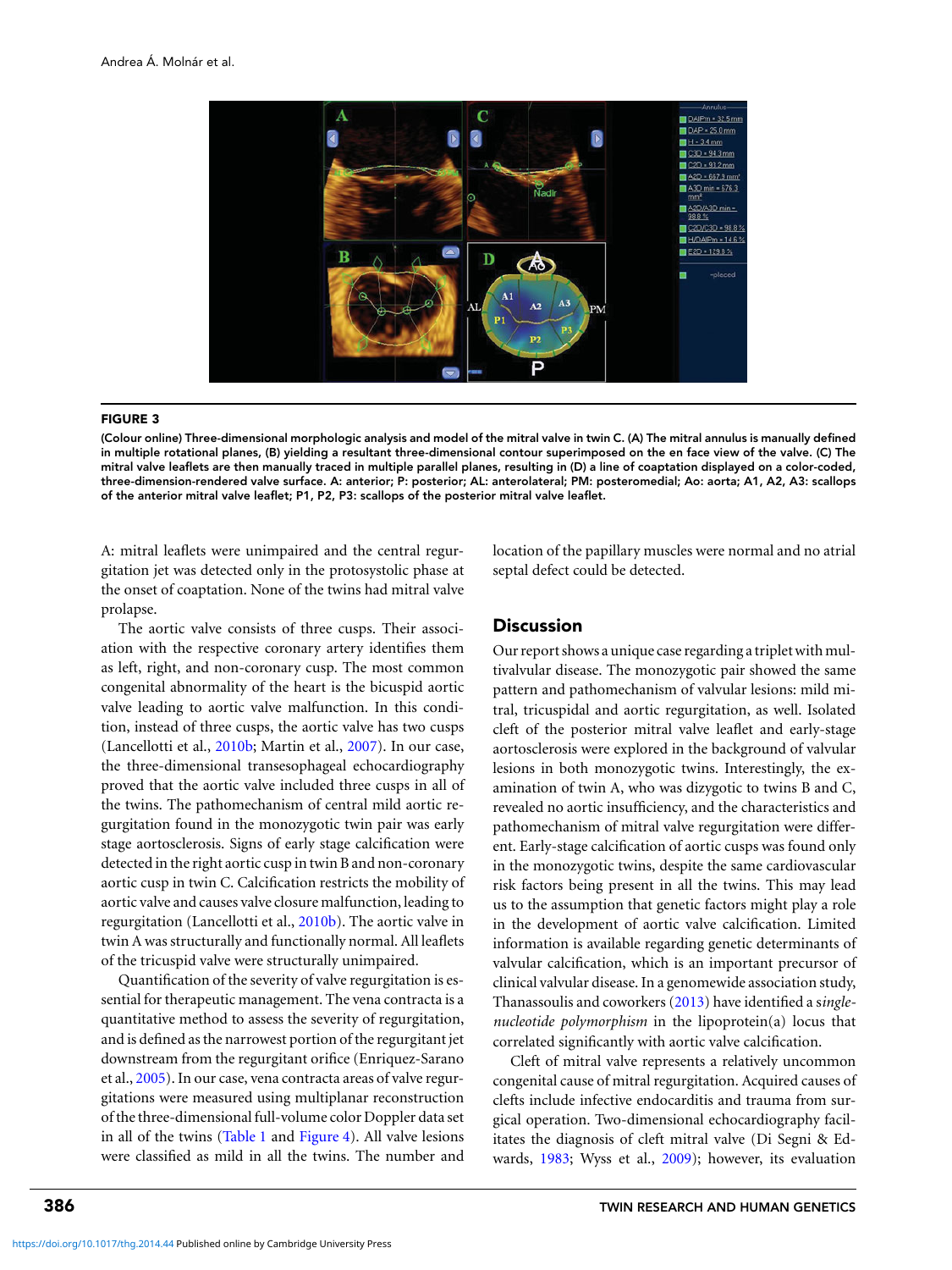<span id="page-4-0"></span>

#### FIGURE 4.

(Colour online) Quantification of mitral valve regurgitation in twin C using multiplanar reconstruction of the three-dimensional full-volume color Doppler dataset to assess the vena contracta area. A1: vena contracta area.

by two-dimensional echocardiography can be difficult, and sometimes a patient with an isolated cleft may remain undiagnosed (Van Praagh et al., [2003\)](#page-6-0). Wyss and coworkers [\(2009\)](#page-6-0) reported that the prevalence of isolated cleft of the posterior mitral leaflet was  $0.11\%$  ( $n = 22$  out of 19,320) two-dimensional transthoracic echocardiograms). In our case, two-dimensional transthoracic echocardiography did not reveal the mechanism of mitral regurgitation. Using the three-dimensional transesophageal echocardiography technique enabled us to identify the cleft of the posterior mitral valve leaflet. Assessment of the mechanism and severity of mitral valve regurgitation is of paramount importance for therapeutic management. Three-dimensional echocardiography has improved both morphological and functional assessment of valvular heart disease. It provides additional morphologic information of the components of mitral valve apparatus, which leads to better understanding of the mechanism of mitral regurgitation (Cai & Ahmad, [2012;](#page-5-0) Lancellotti et al., [2010a\)](#page-5-0).

Surgical correction is recommended in cases of severe mitral regurgitation in symptomatic patients with or without left ventricular dysfunction, and for asymptomatic patients with left ventricular dilatation and/or left ventricular ejection fraction *<*50% (Bonow et al., [2008\)](#page-5-0). Because of the asymptomatic status of the twins in our case and the lack of significant regurgitation, regular clinical follow-up and periodical echocardiographic examination were suggested. Early recognition of this rare clinical entity can identify the patients who would benefit from surgical intervention before compensatory left ventricular remodeling and contractile dysfunction develop. Besides this, multiple births have an increased risk of birth defects (Li et al., [2003\)](#page-6-0). This raises the question of whether when one twin is affected with valvular lesion, the other asymptomatic twin should be examined as well.

This is the first case to our knowledge to present posterior mitral valve cleft in monozygotic twins within a triplet pair, who are discordant regarding the mitral valve lesion with the other dizygotic twin. There is no evidence for the precise genetic or environmental (intrauterine/extrauterine) background of congenital posterior mitral valve cleft. However, previous publications suggest that twins appear to be associated with an increased risk of congenital heart diseases compared with singletons (Bahtiyar et al., [2007;](#page-5-0) Campbell et al., [2009\)](#page-5-0). It appears that the interplay of altered placentation in conjunction with a genetic predisposition may play some part in this increased congenital heart disease risk (Bahtiyar et al., [2007;](#page-5-0) Bjarnegård et al., [2013\)](#page-5-0). Therefore, we assume that beyond genetic effects, the altered local intrauterine environmental factors (altered placental hemodynamics and vascular factors) might also play a role in the development of mitral valve cleft. In order to verify this, further investigations should be performed on larger twin populations.

## Consent

Written informed consent was obtained by all three patients for the publication of this case report and any accompanying images.

# Glossary

*Aorta*: The largest artery in the human body originating from the left ventricle via the aortic valve.

*Aortic annulus*: Fibrous ring surrounding the aortic orifice and serves for the attachment of the cusps of the aortic valve.

*Aortosclerosis*: Arteriosclerosis of the aorta; a pathological condition that is characterized by thickening and loss of elasticity of aortic wall.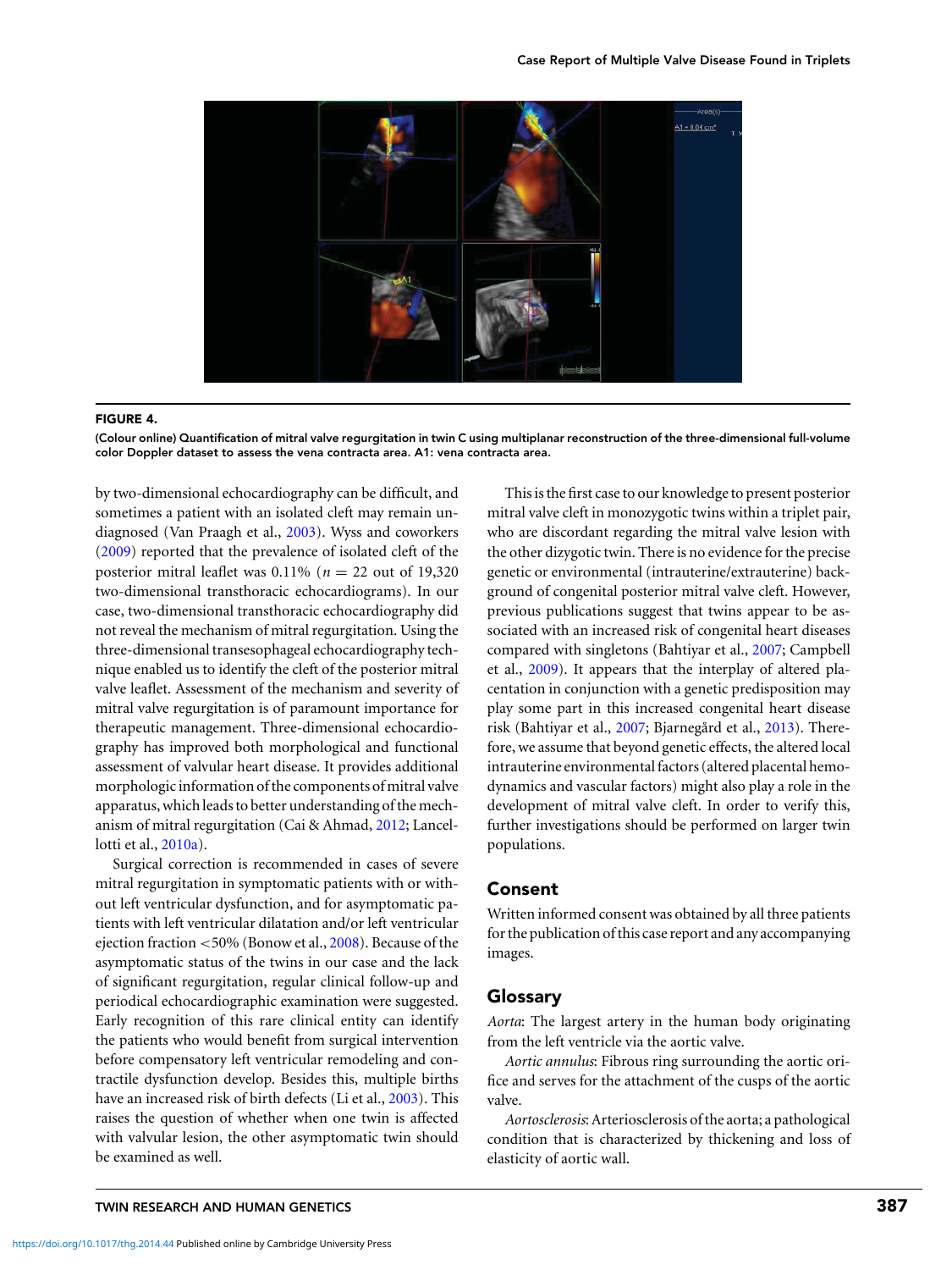<span id="page-5-0"></span>*Atrial septal defect*: A form of a congenital heart disease that enables blood flow between two compartments of the heart called the left and right atria.

*Atrium*: A thin walled chamber that allows blood to return to the heart.

*Coaptation of mitral valve*: Fitting together process of the two surfaces of mitral valve leaflets during valve closure.

*Color Doppler*: Echocardiographic technique that estimates the average velocity of flow within a vessel by color coding the information.

*Commisure*: The area where the two valve leaflets come together.

*Cordae tendineae*: Cord-like tendons that connect the papillary muscles to the tricuspid and mitral valve.

*Dyslipidemia*: Abnormal level of lipids (e.g., cholesterol and/or fat) in the blood.

*Ehlers–Danlos syndrome*: Inherited connective tissue disorder caused by a defect in the structure, production, or processing of collagen or proteins that interact with collagen. The manifestations of the disease involve the cardiovascular system (e.g., heart valves), the musculoskeletal system, and skin.

*Holosystole*: Cardiac systole is the contraction of the cardiac muscle in response to an electrochemical stimulus to the heart's cells. Holosystole refers to the entire phase of cardiac systole.

*Infective endocarditis*: Inflammation of the inner tissue of the heart (such as valves) caused by infectious agents.

*Marfan syndrome*: Genetic disorder caused by misfolding of the protein fibrillin-1, which forms fibers in connective tissue. More than 30 different signs and symptoms are variably associated with the Marfan syndrome. The most serious signs involve the cardiovascular system (e.g., dilatation of the aorta, heart valve disease).

*Mitral valve annulus*: Fibrous ring around the mitral valve.

*Papillary muscles*: Muscles located in the ventricles that attach to the leaflets of the mitral and tricuspid valves via the cordae tendineae and contract to prevent inversion or prolapse of these valves.

*Protosystole*: Cardiac systole is the contraction of the cardiac muscle in response to an electrochemical stimulus to the heart's cells. Protosystole refers to the early phase of cardiac systole.

*Ventricle*: The large chamber that collects and expels blood received from an atrium toward the peripheral beds within the body and lungs.

# References

Bahtiyar, M. O., Dulay, A. T., Weeks, B. P., Friedman, A. H., & Copel, J. A. (2007). Prevalence of congenital heart defects in monochorionic/diamniotic twin gestations: A systematic literature review. *Journal of Ultrasound Medicine*, *26*, 1491– 1498.

- Bjarnegård, M., Enge, M., Norlin, J., Gustafsdottir, S., Fredriksson, S., Abramsson, A., . . . Betsholtz, C. (2013). Endothelium-specific ablation of PDGFB leads to pericyte loss and glomerular, cardiac and placental abnormalities. *Development and Dsease*, *131*, 1847–1857.
- Bonow, R. O., Carabello, B. A., Chatterjee, K., de Leon, A. C. Jr, Faxon, D. P., Freed, M. D., ... Shanewise, J. S. (Writing Committee Members, American College of Cardiology/American Heart Association Task Force). (2008). Focused update incorporated into the ACC/AHA 2006 guidelines for the management of patients with valvular heart disease: A report of the American College of Cardiology/American Heart Association Task Force on Practice Guidelines (Writing Committee to Revise the 1998 Guidelines for the Management of Patients With Valvular Heart Disease). *Circulation*, *118*, e523–e661.

Boudoulas, H., Vavuranakis, M., & Wooley, C. F. (1994). Valvular heart disease: The influence of changing etiology on nosology. *The Journal of Heart and Valve Disease*, *3*, 516– 526.

Cai, Q., & Ahmad, M. (2012). Three-dimensional echocardiography in valvular heart disease. *Echocardiography*, *29*, 88–97.

Campbell, K. H., Copel, J. A., & Bahtiyar, M. O. (2009). Congenital heart defects in twin gestations. *Minerva Ginecologica*, *61*, 239–244.

Di Segni, E., & Edwards, J. E. (1983). Cleft anterior leaflet of the mitral valve with intact septa. A study of 20 cases. *American Journal of Cardiology*, *51*, 919–926.

Enriquez-Sarano, M., Avierinos, J. F., Messika-Zeitoun, D., Detaint, D., Capps, M., Nkomo, V., . . . Tajik, A. J. (2005). Quantitative determinants of the outcome of asymptomatic mitral regurgitation. *New England Journal of Medicine*, *352*, 875–883.

Grau, J. B., Pirelli, L., Yu, P. J., Galloway, A. C., & Ostrer, H. (2007). The genetics of mitral valve prolapse. *Clinical Genetics*, *72*, 288–295.

- Heath, A. C., Nyholt, D. R., Neuman, R., Madden, P. A., Bucholz, K. K., Todd, R. D., . . . Martin, N. G. (2003). Zygosity diagnosis in the absence of genotypic data: An approach using latent class analysis. *Twin Research*, *6*, 22–26.
- Lancellotti, P., Moura, L., Pierard, L. A., Agricola, E., Popescu, B. A., Tribouilloy, C., ... Zamorano, J. L., on behalf of the European Association of Echocardiography. (2010a). European Association of Echocardiography recommendations for the assessment of valvular regurgitation. Part 2: Mitral and tricuspid regurgitation (native valve disease). *European Journal of Echocardiography*, *11*, 307–332.
- Lancellotti, P., Tribouilloy, C., Hagendorff, A., Moura, L., Popescu, B. A., Agricola, E., ... Zamorano, J. L., on behalf of the European Association of Echocardiography. (2010b). European Association of Echocardiography recommendations for the assessment of valvular regurgitation. Part 1: Aortic and pulmonary regurgitation (native valve disease). *European Journal of Echocardiography*, *11*, 223– 244.
- Lang, R. M., Badano, L. P., Tsang, W., Adams, D. H., Agricola, E., Buck, T., . . . Zoghbi, W. A., on behalf of the American